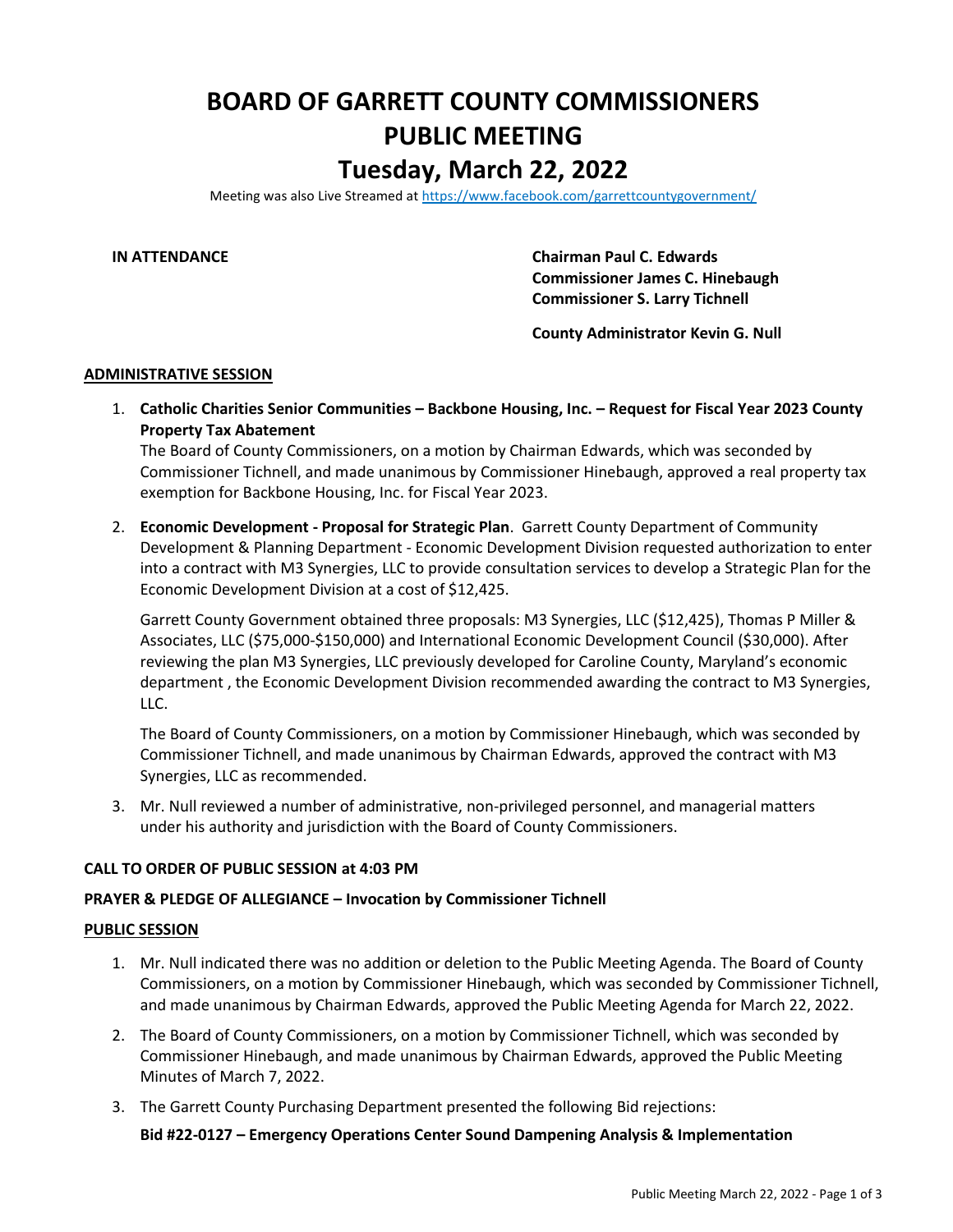The high ceilings in the Emergency Operations Center cause an echo effect that is noticeable but not unreasonable. Garrett County Government solicited an analysis of the sound issues and recommendation to correct the problem. Two (2) Bids were received for this Bid: DSL Sound, Inc. (\$24,806.03) and Oeler Industries, Inc. (\$50,404.00) with an alternative bid of \$77.057.00.

The Garrett County Department of Financial Services – Purchasing Division recommended rejecting all Bids for this project due to cost.

# **Bid #22-0210 – McHenry Lions Club Pump Track Design and Construction**

This is a Program Open Space project. One (1) Bid was received for this Bid: Ruby's Industrial Contracting, Inc. (\$94,500.00). The Garrett County Department of Financial Services – Purchasing Division recommended rejecting the bid since the bid price was considerably higher than the \$45,000.00 in Program Open Space funding available for the project.

Based on discussions with the McHenry Lions Club, the Purchasing Division will be revising some of the construction specifications in hopes of reducing the project cost so the project can be re-bid.

The Board of County Commissioners, on a motion by Commissioner Tichnell, which was seconded by Commissioner Hinebaugh, and made unanimous by Chairman Edwards, approved the recommendations to REJECT Bid#22-0127 and Bid#22-0210.

# 4. **ANNOUNCEMENTS:**

• REMINDER - Garrett County Government is seeking applications for:

**Garrett County Police Accountability Board** (GCPAB).The GCPAB will be composed of five (5) members who will serve a three-year term.

- One (1) individual to serve as the Board Chairperson who shall have familiarity with the criminal justice system;
- One (1) retired, sworn law enforcement officer; and
- Three (3) citizens with familiarity or experiences with human resources, the operation of a government agency, criminal justice agency, or community service organization.

**Administrative Charging Committee** - The Administrative Charging Committee will be composed of five (5) members who will serve for a three-year term. The Board of County Commissioners will appoint two (2) citizens as members of the Garrett County Administrative Charging Committee.

All applicants must be Garrett County residents and registered to vote; at least 25 years of age, have familiarity or experience with human resources, the operation of a government agency, criminal justice agency, or community service organization, and submit to a vetting process that includes intensive in-person interviews by the Board of County Commissioners or their designee and appropriate criminal background research; and complete training on matters related to police procedures from the Maryland Police Training and Standards Commission.

• The Board of Garrett County Commissioners announced that the next Public Meeting will be held on Monday, April 4, 2022, at 4:00 p.m. at the Garrett County Courthouse.

# 5. **PUBLIC COMMENTARY:**

Mr. Chuck Schardong spoke about the proposed community solar project off Garrett Highway and behind his property on Paradise Ridge Road. Mr. Schardong stated that commercial solar projects should not be permitted in the watershed due to the impact on residents and homeowners. He requested that the Board of County Commissioners consider modifying the ordinance and made seven recommendations:

- 1. Cap the total number of solar systems allowed.
- 2. Homeowner Associations should have a voice in the process to approve/oppose a project.
- 3. Landscape/tree buffers Require a bond to ensure that the required buffer area remains.